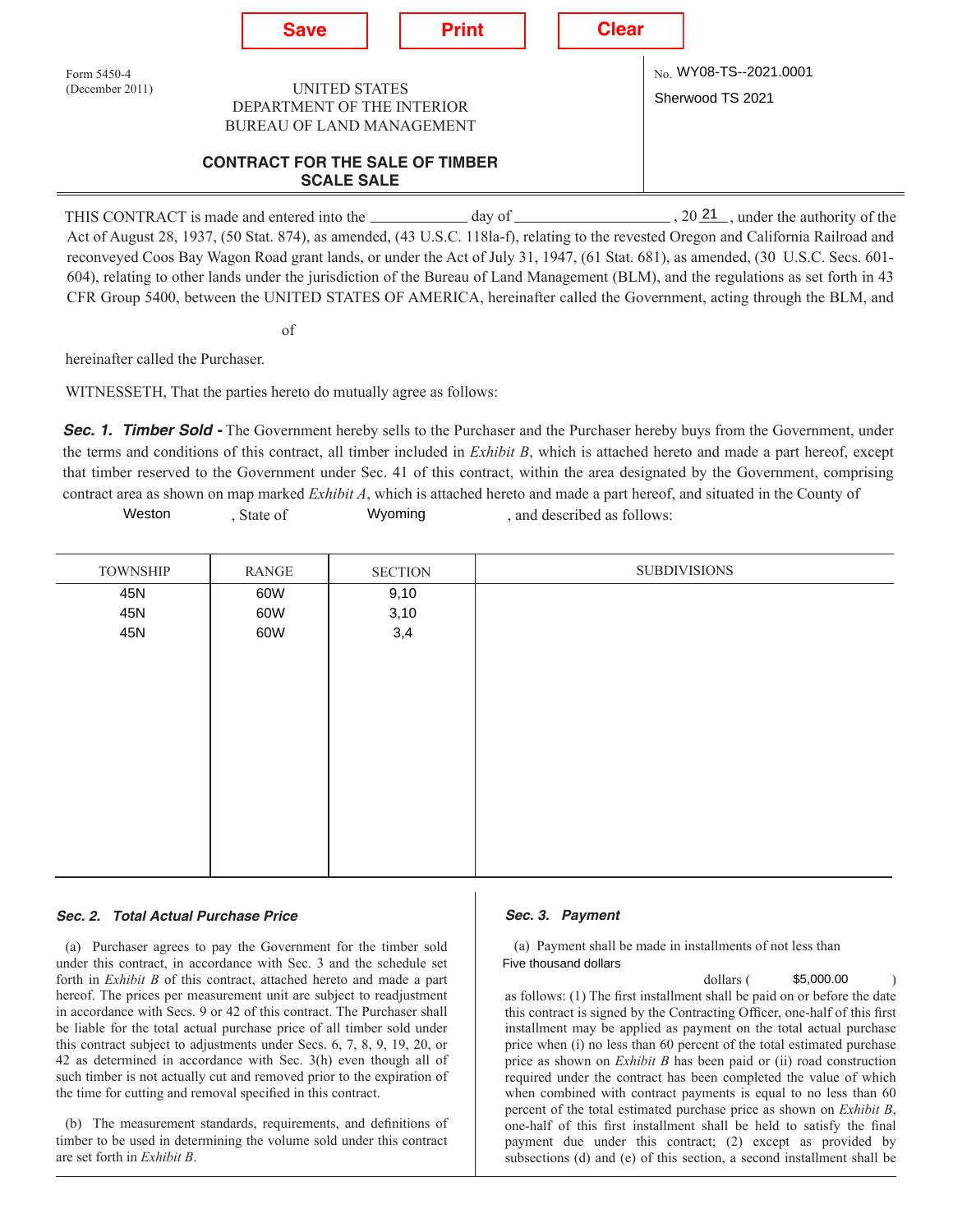paid prior to cutting or removal of any timber sold under this contract. Each subsequent installment shall be due and payable without notice when the value of the timber cut, measured or removed equals the sum of all payments not including the first installment or one-half of the first installment after one-half of the first installment has been released as provided in subsection (a)(1) of this section; (3) *Provided, however*, that in the case of all contracts with a nineteen (19) month or longer term, the Purchaser shall be required by the first anniversary date to either (i) pay no less than 20 percent of the total estimated purchase price shown on *Exhibit B* or (ii) complete road construction required under the contract the value of which when combined with contract payments is equal to no less than 20 percent of the total estimated purchase price shown on *Exhibit B*; (4) *Provided further*; that in the case of contracts with a twenty-seven (27) month or longer term, the Purchaser shall also be required by the second anniversary date to either (i) pay no less than 40 percent of the total estimated purchase price shown on *Exhibit B*  or (ii) complete road construction required under the contract the value of which when combined with contract payments is equal to no less than 40 percent of the total estimated purchase price shown on *Exhibit B*.

(b) Notwithstanding the provisions of subsection (a)(1) of this section, the amount of the first installment may be reduced by the Government when the Contracting Officer requests the Purchaser to interrupt or delay operations for a period expected to last more than thirty (30) days during the operating season. Such interruption or delay must be beyond the Purchaser's control. The first installment may be reduced to 5 percent of the installment amount specified in subsection (a) of this section, during the delay period. The Purchaser must request such a reduction in writing. When the Contracting Officer notifies the Purchaser that operations may proceed, the Purchaser shall have fifteen (15) days after such notification to restore the first installment to the value specified in subsection (a) of this section. Failure to restore the first installment within the allotted time will be considered a material breach of contract. No timber shall be cut or removed from the contract area until the first installment is restored.

(c) Notwithstanding the provisions of subsections (a)(3) and (a)(4) of this section, adjustments in the due dates for anniversary payments may be made by the Government if the Contracting Officer interrupts or delays contract operations for a period expected to last at least thirty (30) days, and the interruption or delay is beyond the Purchaser's control. Any adjustment made to the due dates for anniversary payments will be commensurate with the extension of operating time granted in accordance with Sec.9. The Purchaser shall request such adjustment in writing before the due date for an anniversary payment contained in subsections  $(a)(3)$  and  $(a)(4)$  of this section.

(d) If Purchaser increases the performance bond as permitted by Sec. 39(b), cutting of timber of a value not in excess of the increase in value of such bond may be permitted prior to the payment of the second installment or subsequent installments; *Provided, however*, that no timber may be skidded, yarded, or otherwise transported to a loading point or removed from the contract area prior to payment of any installment which, but for provisions of this subsection, would otherwise be due under the provisions of Sec. 3(a).

(e) If Purchaser provides a payment bond, as permitted by Sec. 39(d), cutting and/or removal of timber of a value not in excess of the penal sum of such bond may be permitted prior to the payment of the second installment or subsequent installments. Unless a shorter period is agreed to by Purchaser and Government, Government shall bill Purchaser monthly for timber skidded, yarded, or otherwise transported to a loading point or removed from the contract area. Such billing shall include any amount due for related road maintenance fees and other charges required under this contract.

Purchaser shall make payment within fifteen (15) days of the billing date shown on the billing form.

(f) For the purpose of determining (1) when payments are due or (2) the value of timber subject to any special bonding provisions, Government shall calculate the value of timber in accordance with the provisions of *Exhibit B*.

(g) All merchantable and other timber sold under this contract which is felled or wasted in high stumps, tops, chunks, long butts, logs, or broken by careless falling, bucking or logging, or allowed to deteriorate due to abnormal delay in scaling caused by the Purchaser shall be scaled as provided herein, and all merchantable and other timber sold which is not removed from or left standing on the contract area at the expiration of the time for cutting and removal shall be tree cruised or otherwise measured by the Authorized Officer. The sum of the above volumes shall constitute the remaining volume of timber on the contract area for which the Contracting Officer shall determine the value as provided in *Exhibit B* of this contract.

(h) Notwithstanding any other provision of this contract; upon expiration of Purchaser's time for cutting and removal; or, upon notification by the Purchaser of completion of logging; or, upon cancellation of the contract prior to completion of cutting or removal, the Contracting Officer shall compute the final amount due and owing by the Purchaser as follows: the Contracting Officer shall determine the total actual purchase price of the timber sold under the contract by adding the value of merchantable and other timber remaining on the contract area as determined under Sec. 3(g) and the total amount paid by the Purchaser, accounting for any adjustments under Secs. 6, 7, 8, 9, 19, 20, or 42. From the total actual purchase price shall be deducted the credit value as determined under Sec. 11 and the total amount paid. The value remaining after these deductions is the final amount due and owing by the Purchaser and shall be paid within fifteen (15) days of the date of billing. In the event the total amount paid and the credit allowed under Sec. 11 exceeds the total actual purchase price, the Purchaser shall be refunded the difference.

(i) For any payments or other charges not paid when due, interest shall accrue on the amount due at the Department of Treasury's Current Value of Funds rate published in the Federal Register, beginning thirty (30) calendar days after the billing date shown on the billing form. For every demand letter issued, an administrative charge will be assessed. If payment has not been received within ninety (90) calendar days after the billing date shown on the billing form, administrative penalties will be assessed at a rate of 6 percent per annum on any outstanding principal balance. All fees are assessed in accordance with the Debt Collection Improvement Act of 1996 (110 Stat 1321) or any amendment thereof.

(j) No timber may be cut or removed until the required payments have been made. Purchaser shall make all payments at a depository as designated by the Contracting Officer in cash, or by money order, check, credit card, or electronic transfer made payable to the Department of the Interior, Bureau of Land Management.

**Sec. 4. Time for Cutting and Removal -** Except as otherwise provided in this contract, Purchaser may begin cutting and removing timber sold under this contract on the date this contract is signed by the Contracting Officer. Purchaser's right to cut and remove such timber shall expire  $\frac{1}{2}$  Thirty Six (36) months after such date; *Provided, however*, extensions of time may be granted as provided in Sec. 9. Thirty Six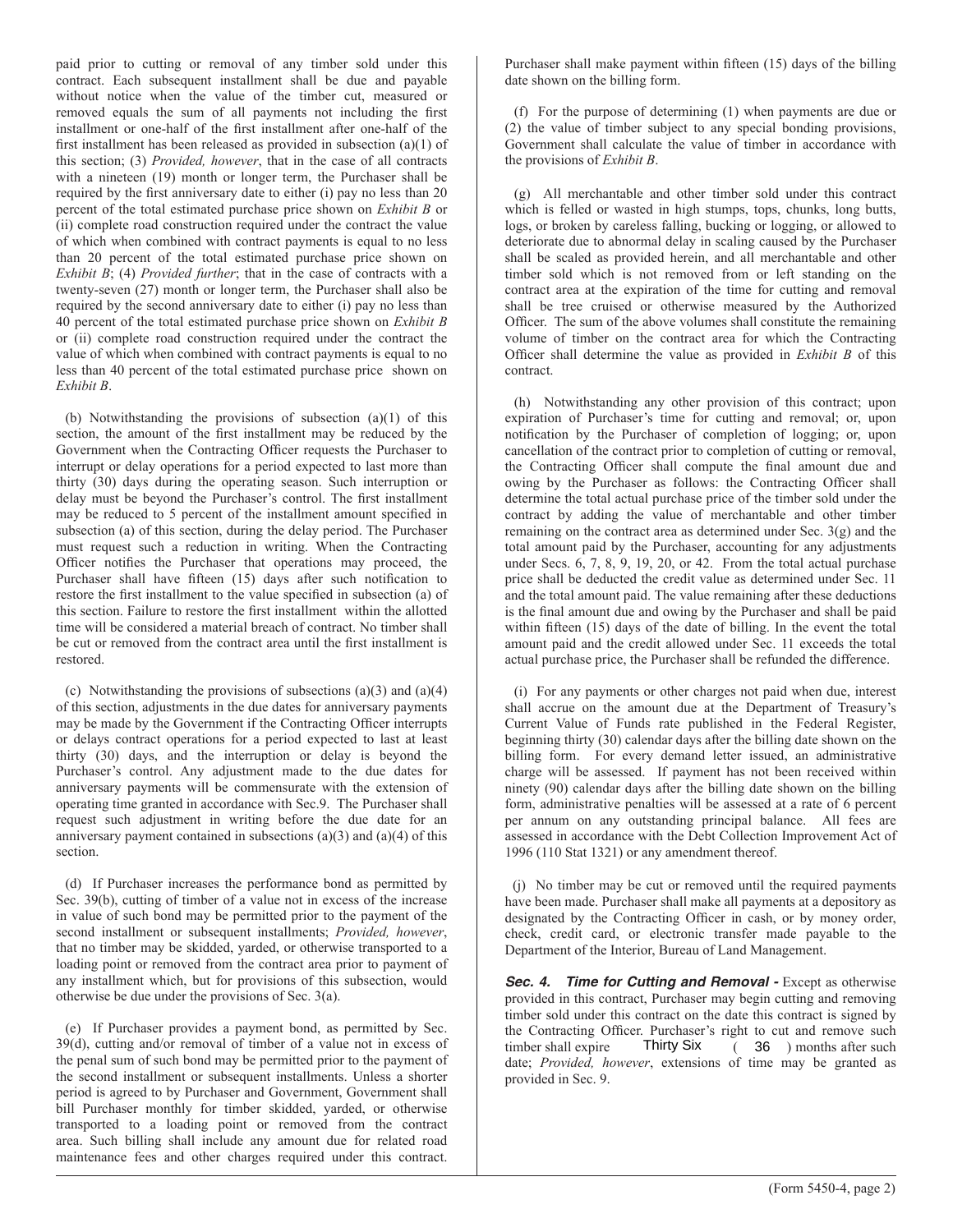### **Sec. 5. Definitions**

(a) *Contracting Officer* - the Bureau of Land Management official who would have authority to execute this contract and delegate authority to take action in connection with this contract.

(b) *Authorized Officer* - any employee of the Bureau of Land Management who has been delegated, by the Contracting Officer, the authority to take action in connection with this contract.

(c) *Timber* - standing trees, downed trees or logs, or portions thereof, which are capable of being measured in board feet.

(d) *Loading Point* - any landing or other area in which logs are capable of being loaded for transportation out of the contract area; *Provided, however*, that right-of-way timber which has been cut shall not be considered to be at a loading point until such time as the logs from any source are actually transported from that portion of the right-of-way.

(e) *Operating Season* - the time of year in which operations of the type allowed or required are normally conducted and not specifically restricted under this contract.

## *Sec. 6. Inspection of Timber and Disclaimer of Warranty*

(a) Purchaser warrants that this contract is accepted and executed on the basis of its examination and inspection of the timber sold under this contract and its opinion of the value thereof.

(b) Government expressly disclaims any warranty of fitness of the timber for any purpose; all timber sold hereunder is accepted *As Is*  without any warranty of merchantability by Government. Any warranty as to the quantity or quality of the timber sold hereunder is expressly disclaimed by Government. Refund to or recovery by Purchaser for failure of title to any timber sold hereunder shall not exceed the value of such timber computed at unit prices per species or for all species included as set forth in *Exhibit B*.

**Sec 7. Passage of Title and Risk of Loss -** Title to timber sold under this contract shall remain in Government and shall not pass to Purchaser until such timber has been paid for, measured, and removed from the contract area. Unless cut timber is sold under this contract, risk of loss shall be borne by Purchaser after the timber is cut; *Provided, however*, that if loss results from a fire which was not caused by Purchaser, Purchaser's contractors, subcontractors, or the employees of any of them, the risk of loss shall be borne by the party holding title. If cut timber is sold under this contract, risk of loss shall be borne by the party holding title. Risk of loss to Government shall not exceed the value of such timber computed at the unit prices per species or for all species included as set forth in *Exhibit B*. Nothing herein shall be construed to relieve either party from liability for any breach of contract or any wrongful or negligent act. As used in this section, the term *cut timber* refers only to timber which has been felled, bucked, piled at a loading point, or otherwise severed by direct human activity prior to the date this contract was entered into.

*Sec. 8. Sales of Additional Timber -* If the Authorized Officer and Purchaser agree that additional timber should be removed and the Contracting Officer determines that the sale will not be detrimental to the interests of Government and is within the provisions of 43 CFR 5402.0-6, the Contracting Officer, or Authorized Officer if designated, shall grant written permission to Purchaser to cut and remove such timber. If permission is granted, Purchaser shall pay for such timber at a price determined by the Authorized Officer in accordance with BLM-prescribed procedures. Payment for such timber shall be made in accordance with Sec. 3(a) or 3(e), *except that*, if all contract payments required by Sec. 3(a) or 3(e) have been made, payment for such timber shall be made in advance as a condition of granting such permission. *The advance payment may be adjusted after the additional timber has been measured and removed.* 

*Sec. 9. Extension of Time and Reappraisal -* If Purchaser shows that delay in cutting and removal was due to causes beyond their control and without their fault or negligence, the Contracting Officer may grant an extension of time, not to exceed one (1) year, upon written request of Purchaser. Any such extension shall provide the Purchaser with an equal amount of operating time as would have been available without the delay. Such written request shall be filed with the Contracting Officer prior to the expiration of the time for cutting and removal expressed in Sec. 4. If an extension of time is granted, except as provided by 43 CFR 5473.4, the Authorized Officer will determine the market value of each species by using BLM-prescribed procedures for timber remaining on the contract area. The Contracting Officer may require the payment of an estimated total purchase price in advance, using the reappraised unit prices and volumes shown in the *Exhibit B*. The total actual purchase price may be adjusted after the reappraised timber has been measured and removed. No adjustment shall be made by reason of timber being enhanced in value by Purchaser, nor shall the reappraised unit prices by species be less than those prices in effect during the original time for cutting and removal or the last extension. Market fluctuations shall not be cause for consideration of contract extensions.

## *Sec. 10. Violations, Suspension, and Cancellation*

(a) If Purchaser violates any provision of this contract, the Contracting Officer may, by written notice, suspend any further operations of Purchaser under this contract, except such operations as may be necessary to remedy the violation. If Purchaser fails to remedy the violation within thirty (30) days after receipt of a suspension notice, the Contracting Officer may, by written notice, cancel the rights of the Purchaser under this contract and take appropriate action to recover all damages suffered by Government by reason of such violation, including application toward payment of such damages of any advance payments and any performance bonds or, where applicable, any payment bonds; *Provided, however,* that if the violation involves nonpayment of amounts due for timber cut and/or removed under a payment bond of a corporate surety, the Contracting Officer must, in addition to the above requirements, allow sixty (60) days after making demand upon surety for any payment due before cancelling the rights of Purchaser.

(b) If Purchaser cuts or removes any timber sold under this contract during any period of suspension, such cutting or removal shall be considered a willful trespass and render Purchaser liable for damages under applicable law. For purposes of determining damages under this section, the value of the trespass timber shall be based upon the fair market value of the particular timber cut or removed at the time of trespass. Any payment made for purchase price of timber cut or removed in trespass shall be deducted to the extent of single damages or the value of timber under this contract, whichever is lesser, from amount due because of trespass.

(c) If Purchaser's operations are suspended because of Purchaser's failure to make an installment payment when due, the Contracting Officer may require Purchaser to *pay the entire remaining balance of*  the total purchase price or any portion thereof as a condition of terminating the suspension.

(d) In the event timber is entirely removed or the time for cutting and removal has passed, the suspension notice otherwise required in this section need not be issued prior to the notice of cancellation.

(e) If Purchaser, Purchaser's contractors, subcontractors, or the employees of any of them, cuts, injures, or removes any Government timber reserved under this contract, they shall fully cooperate, upon request of the Authorized Officer, in the investigation of such acts. If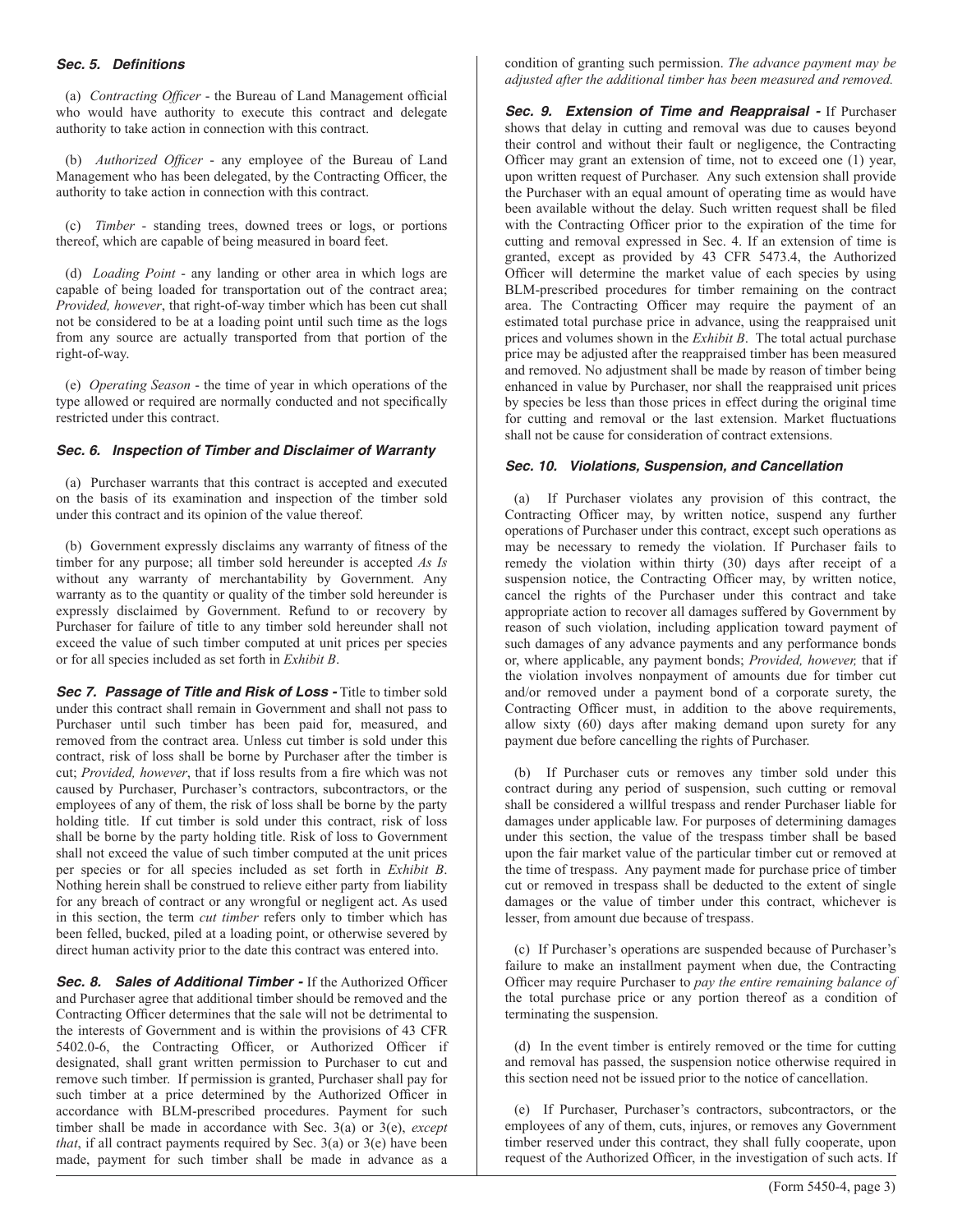in the opinion of the Contracting Officer, full cooperation is not received or will not be forthcoming, said official may suspend that portion of Purchaser's operations necessary to preserve evidence pending investigation or permit safe investigation of such acts.

**Sec. 11. Credit Against Purchase Price -** If the time specified for cutting and removal of timber has expired or the rights of Purchaser have been cancelled, or the Purchaser has notified the Authorized Officer that cutting and removal has been completed, Purchaser shall be entitled to a credit against the total actual purchase price for timber remaining on the contract area. The Contracting Officer shall determine the credit value of the remaining timber as soon as possible after the date of expiration, cancellation, or notification. Credit value of the remaining timber shall be total market value as established by the Contracting Officer by reappraisal or resale, or total value based upon contract unit prices shown on *Exhibit B*, whichever is less. There shall be deducted from credit value such amounts as the Contracting Officer determines adequate to cover costs to Government resulting from Purchaser's failure to perform, including but not limited to costs of appraising and administering any resale of timber, and the cost of cruising and scaling to determine volumes under Sec. 3(g).

*Sec. 12. Hold Harmless and Responsibility for Damages to the Government -* Purchaser agrees to hold the Government harmless from any claim for damage or loss of property, personal injury, or death and to be liable for any damage suffered, cost, or expense incurred by the Government which claim, damage, cost or expense arise out of any operations under this contract and result from any breach of contract or wrongful or negligent act or omission of Purchaser, Purchaser's contractors, subcontractors or employees of any of them. Purchaser shall pay Government for such damages after

written demand therefore by the Contracting Officer. **Sec. 13. Timber Trespass -** If in connection with operations

hereunder Purchaser, Purchaser's contractors, subcontractors, or the employees of any of them, cuts, injures, or removes any Government timber, other than timber sold under this contract, Purchaser shall be liable for damages under applicable law. Purchaser shall pay Government for such damages after written demand therefore by the Contracting Officer.

*Sec. 14. Protection of Roads, Utilities and Improvements -* Existing telephone lines, transmission lines, fences, ditches, roads, trails, and other improvements shall be protected as far as practicable in all phases of Purchaser's operations. All such roads and ditches shall be kept free of logs, slash, and debris resulting from Purchaser's operations. Damage to roads, utilities, and improvements shall be promptly paid for or repaired to a condition which, in the opinion of the Authorized Officer, is at least as good as the condition just prior to such damage.

*Sec. 15. Fire Prevention and Slash Disposal -* Purchaser shall take such measures for prevention and suppression of fire on the contract area and other adjacent Government lands used or traversed by Purchaser in connection with operations as are required by applicable laws and regulations. *However*, when in the opinion of the Authorized Officer, weather and other conditions affecting fire incidence and control make special precautions necessary to protect the contract area and said Government lands, Purchaser shall take such additional or other fire prevention and control measures as may be required by the Authorized Officer. Disposal of slash shall be done in accordance with a plan approved by the Authorized Officer or as provided in Sec. 42.

### *Sec. 16. Construction, Use, and Maintenance of Roads and Facilities*

(a) Subject to the written approval of and regulation by the Contracting Officer, Purchaser may: (1) construct and use any new roads and facilities not otherwise provided for in this contract, and (2) use any existing roads and facilities not otherwise provided for in this contract.

(b) Except as provided in Sec. 12, Purchaser shall perform or pay for repair and maintenance of any road or facility used under the terms of this contract in accordance with the requirements of Sec. 42; *Provided, however*, that Purchaser shall not be responsible for maintenance or repair of wear or damage caused by third parties, or maintenance or repair which exceeds the standards of required maintenance shown in Sec. 42, and *Provided, further*, that Purchaser's responsibility under this provision shall not commence prior to the date on which Purchaser first begins operations and shall cease upon completion and written acceptance of all contract requirements other than slash disposal, except for maintenance and repair of damages resulting from Purchaser's slash disposal activities.

# *Sec. 17. Limitations of Road Use*

(a) Purchaser's right under this contract to use existing Government roads described herein, or roads to be constructed, is limited to removal of timber sold and the transport of mineral materials under this contract; *Provided, however*, that this provision shall not limit any right to use Government roads or rights-of-way which have been granted to Purchaser pursuant to 43 CFR Group 2800.

(b) For the purpose of protecting roads described herein, Purchaser shall immediately discontinue use of said roads upon receipt of written notice that the Authorized Officer has determined that continued use will cause excessive damage to said roads.

# *Sec. 18. Acceptance of Road Construction*

(a) Whenever Purchaser shall deliver to the Contracting Officer a written statement that the road construction is complete, pursuant to the contract terms, the Authorized Officer shall promptly inspect such road. If the contract road construction requirements have been completed to the satisfaction of the Contracting Officer, Purchaser will be given written notice of acceptance, and, except as provided in Sec. 12, be released from further liability or duty for construction or reconstruction of such road.

(b) Notwithstanding acceptance of any road under this section, Purchaser shall remain liable for maintenance and repair of any such road in accordance with the provisions of Sec. 16.

*Sec. 19. Cost Adjustment for Physical Changes -* If, prior to acceptance of a road under Sec. 18, a major physical change, caused by a single event, and not due to negligence of Purchaser, Purchaser's contractors, subcontractors, or the employees of any of them, results in additional construction work by Purchaser involving an additional estimated cost of more than: (l) \$1,000 for sales under one million board feet; (2) \$1.00 per thousand board feet for sale of one to three million board feet; or (3) \$3,000 for sales over three million board feet, Government shall become responsible for any estimated cost which exceeds the above amounts. Government may elect to meet its share by reducing the total actual purchase price or by payment of such cost to Purchaser or by performing the Purchaser's share of the necessary work. Where the Contracting Officer determines that the damages caused by such major physical change are so great that restoration, reconstruction, or construction is not practical under the cost-sharing arrangement, the Contracting Officer may cancel the timber sale contract notwithstanding any provisions thereof. The estimated cost of additional work shall be calculated by the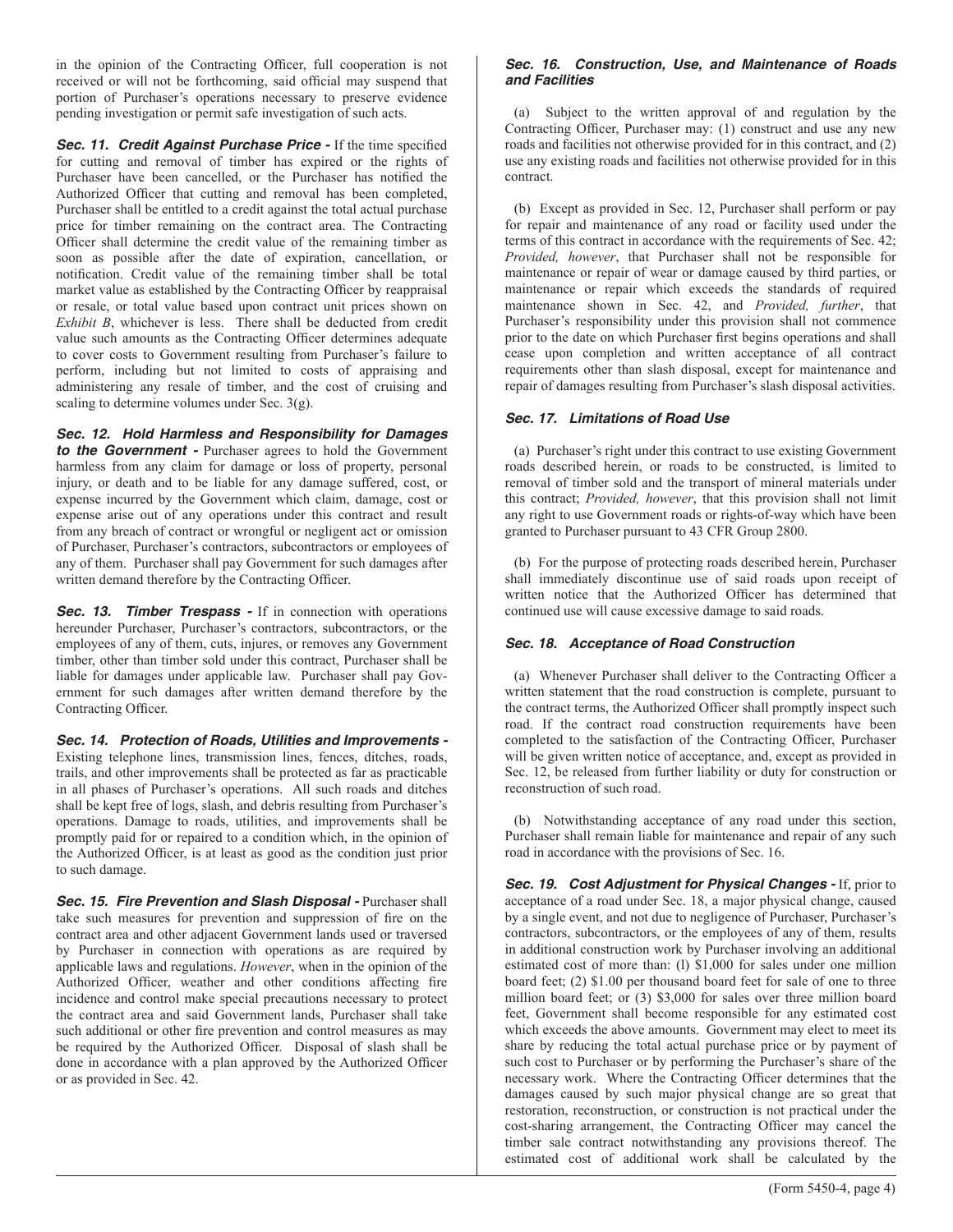Authorized Officer using BLM-prescribed appraisal procedures. Such cost shall include the cumulative estimated costs of repairing damage from slides, washouts, landslips, fire, etc., caused by said event. If necessary, plans and contract specifications shall be revised, and the contract modified, to meet the new conditions. Purchaser must obtain advance approval from the Contracting Officer for such additional work in order for Purchaser to be eligible for cost adjustment under this section. The payment for physical changes shall be made by crediting against the total actual purchase price and may be accomplished by applying the credit to future installments owed by the Purchaser.

**Sec. 20. Design Change -** If the Purchaser requests and the Contracting Officer agrees to a design change of a substantial nature to any road, road structure, or bridge required to be constructed or improved under the terms of this contract, or, in the absence of such a request, the Contracting Officer determines that a design change of a substantial nature is needed, the total actual purchase price shall be revised to reflect the estimated increase or decrease in cost from such design change. A design change of a substantial nature is one that would result in a cost adjustment of \$2,000 or more.

*Sec. 21. Rights and Obligations After Time for Removal of Personal Property or Cancellation of the Rights of the Purchaser* - If any of Purchaser's obligations remain unperformed after expiration of the time for removal of personal property, as set forth in Sec. 40, or if the rights of Purchaser under this contract have been cancelled by Government, all provisions of this contract for the benefit and protection of Government or third parties shall remain in effect until this contract is terminated in its entirety by Government.

*Sec. 22. Protection of Survey Monuments, Witness Corners, Reference Monuments, and Bearing Trees -* Purchaser shall protect all survey monuments, witness corners, reference monuments, and bearing trees against destruction, obliteration, or damage during operations on the contract area. If any monuments, corners, or accessories are destroyed, obliterated, or damaged by such operations, Purchaser shall hire an appropriate county surveyor or registered land surveyor to reestablish or restore the monuments, corners, or accessories, at the same location, using surveying procedures in accordance with the *Manual of Instructions for the Survey of the Public Lands of the United States*, and shall record such survey in appropriate county records. The Authorized Officer may prescribe in writing additional requirements for protection of monuments, corners, and bearing trees.

*Sec. 23. Protection of Cultural Resources -* If in connection with operations under this contract the Purchaser, Purchaser's contractors, sub-contractors, or the employees of any of them, discovers, encounters or becomes aware of any object or sites of cultural value on the contract area such as historical or prehistorical ruins, graves or grave markers, fossils, or artifacts, the Purchaser shall immediately suspend all operations in the vicinity of the cultural value and shall notify the Authorized Officer of the findings. Operations may resume at the discovery site upon receipt of written instructions and authorization by the Contracting Officer.

*Sec. 24. Purchaser's Representative -* At all times when operations are in progress under this contract, Purchaser shall have an authorized representative, whom shall be designated in writing by Purchaser, readily available on the contract area who shall be available to receive, in behalf of Purchaser, any notices or instructions from the Authorized Officer in regard to performance under this contract. Purchaser shall take such action as required by the terms of this contract.

*Sec. 25. Simultaneous Use of Contract Area by Others -* The simultaneous use of the contract area by others may be authorized by the Government through issuance of permits, leases, or contracts, provided that the Contracting Officer first determines that such use of the contract area will not seriously interfere with the operations of the Purchaser.

### *Sec. 26. Watershed Protection: Water Quality, Erosion Control, and Soil Damage*

(a) Purchaser shall comply with all applicable State and Federal laws and regulations pertaining to water quality in connection with any operations under this contract.

(b) Purchaser shall take every reasonable precaution not to pollute or obstruct any stream, lake, or reservoir on or near the contract area in connection with any operations under this contract. If Purchaser's operations cause pollution or obstruction of any stream, lake, or reservoir on or near the contract area, Purchaser shall correct the condition to the satisfaction of the Authorized Officer.

(c) Purchaser shall undertake every reasonable measure to minimize erosion and soil damage in connection with any operations under this contract, including but not limited to construction of water bars on yarding and spur roads as designated by the Authorized Officer. Purchaser shall immediately discontinue any construction, timber harvesting, or hauling operations under this contract, upon receipt of written notice from the Contracting Officer that due to weather or soil moisture conditions, such operations will cause excessive damage to the soil. The Contracting Officer shall notify Purchaser, in writing, when such operations may be resumed.

#### *Sec. 27. Refuse Control and Disposition of Waste Materials*

(a) Purchaser shall comply with all applicable State and Federal laws and regulations pertaining to refuse control and disposition of waste materials in connection with any operations under this contract.

(b) Purchaser shall, to the satisfaction of the Authorized Officer, remove, or otherwise dispose of all garbage, temporary buildings, trash, litter, discarded equipment or parts, waste materials, or other refuse resulting from Purchaser's operations. Areas for disposal of waste material shall be subject to approval of the Authorized Officer.

(c) Waste materials, such as garbage, trash, oil, grease, chemicals, and similar substances shall be disposed of in a manner that will prevent their entry by drainage, high water, or other means into any river, watercourse, lake, or reservoir in or near Purchaser's operations. Water used to wash down equipment used for petroleum products, industrial chemicals, cement, or other toxic materials shall be disposed of in a manner that will prevent their entry into any watercourse or waterway.

# *Sec. 28. Storage and Handling of Hazardous Materials*

(a) Purchaser shall comply with all applicable State and Federal laws and regulations pertaining to storage, handling, use, and disposal of industrial chemicals, pesticides, herbicides, and other hazardous materials in connection with any operations under this contract.

(b) All petroleum products, industrial chemicals, and similar toxic or volatile materials stored by Purchaser on or near the contract area, in connection with operations under this contract, shall be stored in durable containers and shall be stored in areas, as determined by the Authorized Officer, which are either located so that any accidental spillage will not drain into any watercourses, lakes, or reservoirs or, when such areas are not available, shall be stored in an area surrounded by impermeable containment dikes of sufficient capacity to contain the aggregate capacity of all tanks.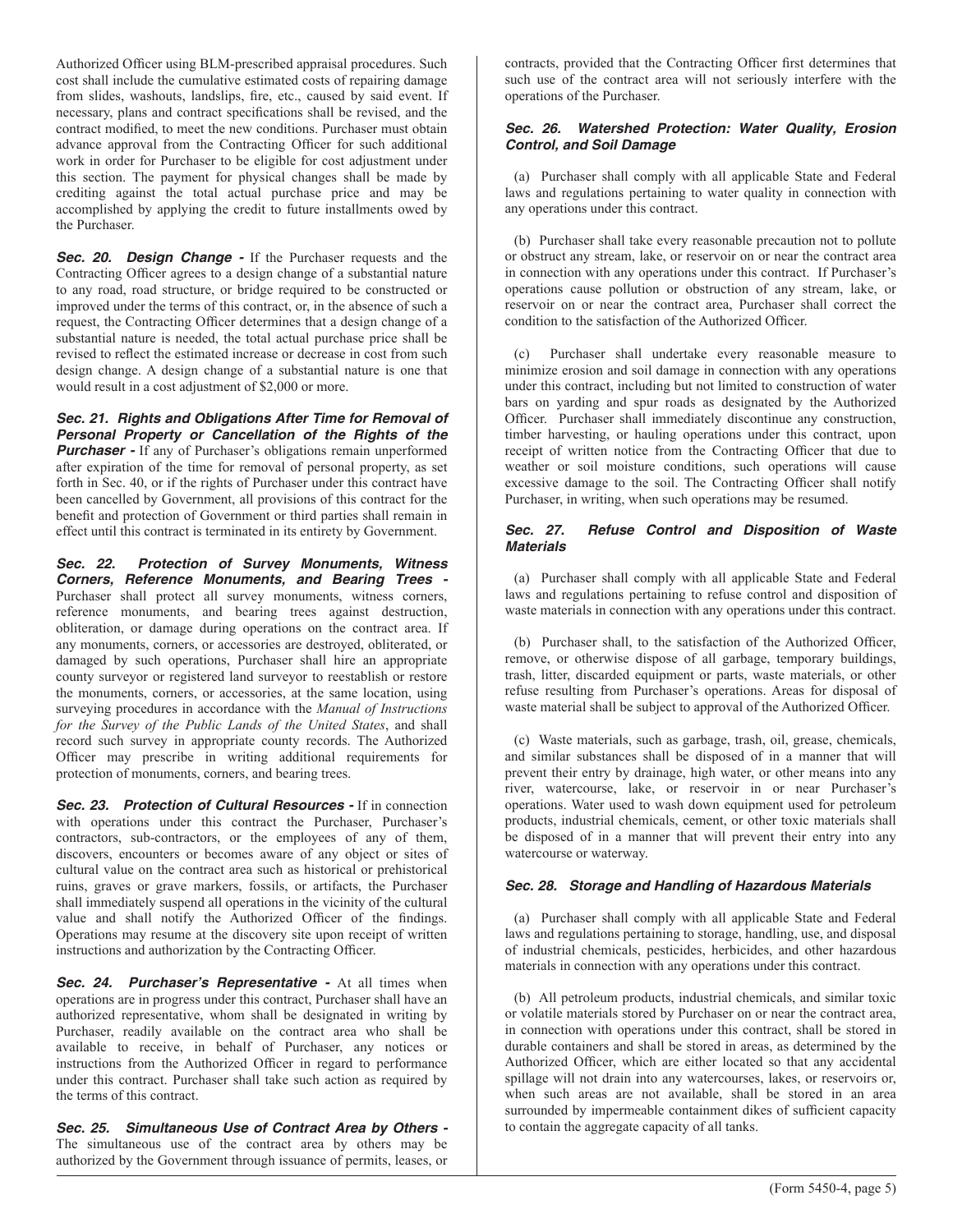**Sec. 29. Safety and Health -** Purchaser shall conduct all operations in connection with this contract in compliance with the applicable provisions of Federal, State, and local safety, health, and sanitation laws, codes, and regulations and shall make it possible for the Authorized Officer to inspect such operations.

**Sec. 30. Equal Opportunity -** The Purchaser will comply with all provisions of Executive Order No. 11246 of September 24, 1965, as amended, and of the rules, regulations, and relevant orders of the Secretary of Labor.

**Sec. 31. Records and Reports - Upon request of the Authorized** Officer, Purchaser shall furnish the following records and reports: (1) volume or quantity of timber cut and removed from the contract area; (2) road costs including road use fees paid in connection with removing timber from the contract area; and (3) prices received for lumber and other wood products.

**Sec. 32. Unsatisfactory Bond -** Whenever any performance or payment bond furnished under this contract becomes unsatisfactory to the Contracting Officer, said official may require a new bond.

#### *Sec. 33. Assignments*

(a) Purchaser may not assign this contract or any interest therein without written approval of the Contracting Officer. An assignment shall contain all the terms and conditions agreed upon by the parties thereto.

(b) The Contracting Officer will not approve any assignment involving contract performance unless assignee: (1) is authorized to transact business in the State indicated in Sec. 1; (2) submits such information as is necessary to assure the Contracting Officer of their ability to fulfill the contract; and (3) furnishes a performance bond as required by Sec. 39 or obtains a commitment from the previous surety to be bound by the assignment when approved.

**Sec. 34. Contingent Fees -** The Purchaser warrants that no person or agency has been employed or retained to solicit or secure this contract upon an agreement or understanding for a commission, percentage, brokerage, or contingent fee excepting bona fide employees or bona fide established commercial agencies maintained by Purchaser for the purpose of securing business. For breach or violation of this warranty, Government shall have the right to cancel this contract without liability or, in its discretion, to require Purchaser to pay, in addition to the contract price or consideration, the full amount of such commission, percentage, brokerage, or contingent fee.

**Sec. 35. Successors in Interest - Every obligation hereunder** shall extend to and be binding upon the successors in interest of the parties hereto and every benefit hereunder shall inure to such successors.

*Sec. 36. Exercise of Rights or Duties of the Authorized Officer* - The rights or duties of the Authorized Officer may be exercised by the Contracting Officer or said official's designated representative.

**Sec. 37. Officials Not to Benefit -** No Member of, or Delegate to Congress, or Resident Commissioner, after said official's election or appointment, or either before or after said official has qualified and during said official's continuance in office, and no officer, agent, or employee of the Department of the Interior, except as provided in 43 CFR 20.735-24 shall be admitted to any share or part in this contract or derive any benefit that may arise therefrom; and the provisions of Section 3741 of the Revised Statutes of the United States, as amended (41 U.S.C. Sec. 22), and Sections 431, 432, and 433, Title 18 U.S.C., relating to contracts, enter into and form a part of this contract so far as the same may be applicable.

### *Sec. 38. Disputes*

(a) This contract is subject to the Contract Disputes Act of 1978, as amended (41 U.S.C. 601-613).

(b) Except as provided in the Act, all disputes arising under or relating to this contract shall be resolved under this clause.

(c) "Claim," as used in this clause, means a written demand or written assertion by one of the contracting parties seeking, as a matter of right, the payment of money in a sum certain, the adjustment or interpretation of contract terms, or other relief arising under or relating to this contract. However, a written demand or written assertion by the Purchaser seeking the payment of money exceeding \$100,000 is not a claim under the Act until certified. A voucher, invoice, or other routine request for payment that is not in dispute when submitted is not a claim under the Act. The submission may be converted to a claim under the Act, by complying with the submission and certification requirements of this clause, if it is disputed either as to liability or amount or is not acted upon in a reasonable time.

(d) A claim by the Purchaser shall be made in writing and, unless otherwise stated in this contract, submitted within six (6) years after accrual of the claim to the Contracting Officer for a written decision. A claim by the Government against the Purchaser shall be subject to a written decision by the Contracting Officer.

(e) The Purchaser shall provide certification when submitting any claim exceeding \$100,000. The certification requirement does not apply to issues in controversy that have not been submitted as all or part of a claim. The certification shall state as follows: "I certify that the claim is made in good faith; that the supporting data are accurate and complete to the best of my knowledge and belief; that the amount requested accurately reflects the contract adjustment for which the Purchaser believes the Government is liable; and that I am duly authorized to certify the claim in behalf of the Purchaser." The certification may be executed by any person duly authorized to bind the Purchaser with respect to the claim.

(f) For Purchaser claims of \$100,000 or less, the Contracting Officer must, if requested in writing by the Purchaser, render a decision within sixty (60) days of the request. For Purchaser-certified claims over \$100,000, the Contracting Officer must, within sixty (60) days, decide the claim or notify the Purchaser of the date by which the decision will be made.

(g) The Contracting Officer's decision shall be final unless the Purchaser appeals or files a suit as provided in the Act.

(h) If the claim by the Purchaser is submitted to the Contracting Officer or a claim by the Government is presented to the Purchaser, the parties, by mutual consent, may agree to use alternative dispute resolution (ADR). If the Purchaser refuses an offer for ADR, the Purchaser shall inform the Contracting Officer, in writing, of the Purchaser's specific reasons for rejecting the offer.

(i) The Government shall pay interest on the amount found due and unpaid from (1) the date that the Contracting Officer receives the claim (certified, if required); or (2) the date that payment otherwise would be due, if that date is later, until the date of payment. Simple interest on claims shall be paid at the rate, fixed by the Secretary of the Treasury as provided in the Act, which is applicable to the period during which the Contracting Officer receives the claim and then at the rate applicable for each six (6) month period as fixed by the Treasury Secretary during the pendency of the claim.

(j) The Purchaser shall proceed diligently with performance of this contract, pending final resolution of any request for relief, claim,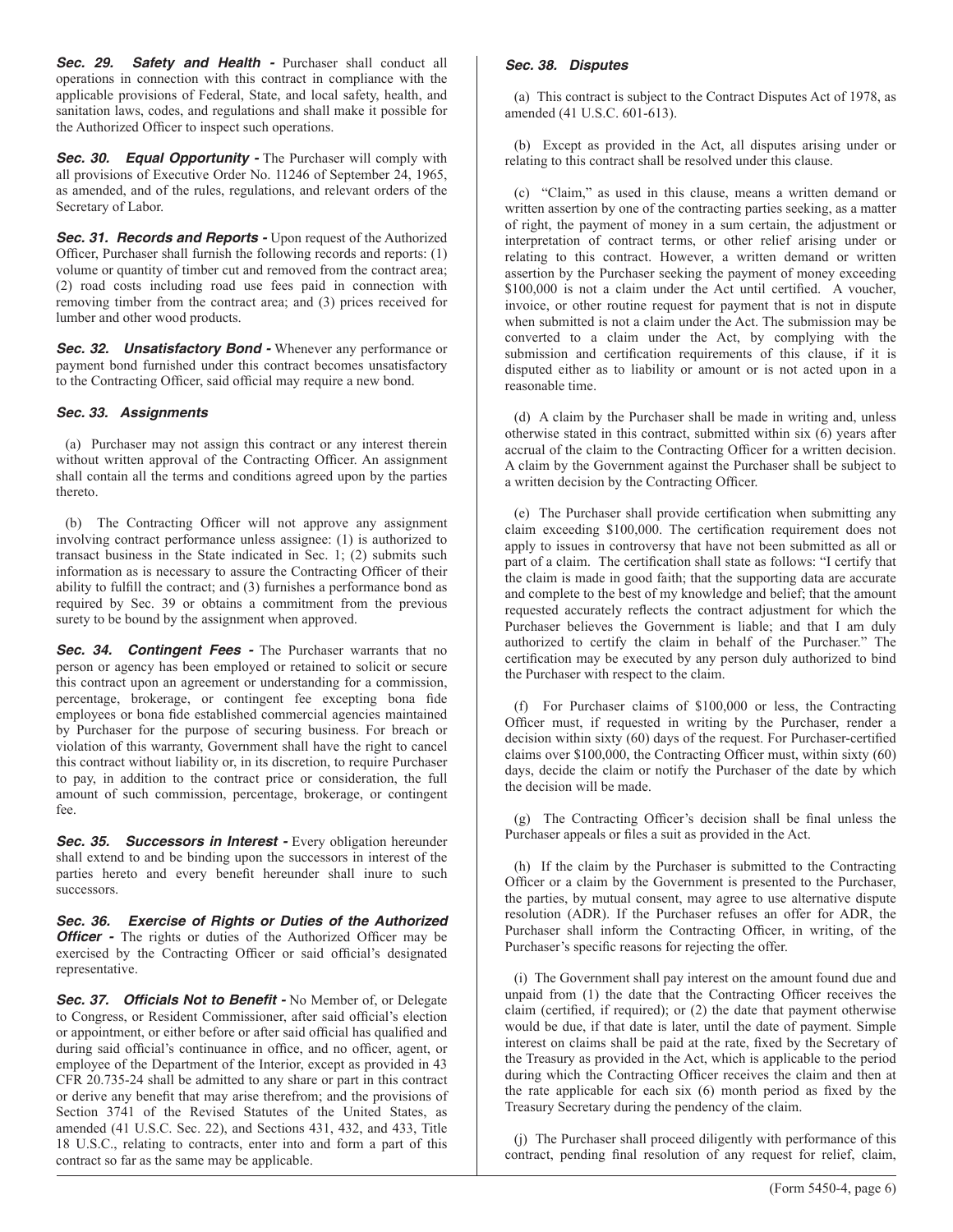appeal, or action arising under the contract, and comply with any decision of the Contracting Officer.

### *Sec. 39. Bond*

(a) A performance bond shall be filed by Purchaser on or before the date this contract is signed by the Contracting Officer in the amount of Nine thousand and Eight hundred dollarrs and no cents

#### dollars (  $$9,800.00$  ).

(b) If Purchaser elects to cut timber before payment of the second installment or subsequent installments, Purchaser shall increase the amount of the required performance bond by an amount equal to one or more installment payments as set forth in Sec. 3(a). The adjusted bond must be approved, in writing, by the Contracting Officer prior to cutting any timber under the adjusted bond. The increased amount of bond shall be used to ensure payment for such timber. Timber cut pursuant to this subsection may be paid for in installments. Upon payment, the increased amount of bond may be applied to other timber sold under this contract to permit its cutting in advance of payment. \$9,800.00 ).<br>
ent of the second<br>
shall increase the<br>
count equal to one<br>
(a). The adjusted<br>
ting Officer prior<br>
increased amount<br>
mber. Timber cut<br>
stallments. Upon<br>
applied to other<br>
ng in advance of<br>
satisfaction of the<br>

(c) As contract provisions are completed to the satisfaction of the Contracting Officer, said official may, at their discretion, reduce the amount of the required performance bond; *Provided, however*, the performance bond may not be reduced below the amount of Forty nine hundred dollars and zero cents

dollars ( $$4,900.00$ ) until provision under Sec.  $3(b)(1)(i)$ or 3(b)(1)(ii) have been completed. Further, the performance bond may not be reduced below the amount of forty nine hundred dollar \$4,900.00 and zero cents

dollars (\$4,900.00 ) until the total actual purchase price has been paid. The performance bond shall be forfeited to the amount of damages, as determined by the Contracting Officer, if all contract provisions are not faithfully and fully performed by Purchaser. If the amount of damages exceeds the amount of the bond, Purchaser hereby agrees to pay the excess. Upon satisfactory performance of all provisions of this contract, the bond shall be cancelled or, if cash or negotiable securities are furnished in lieu of a performance bond, such cash or negotiable securities shall be returned to Purchaser. In

event of litigation, any determination by the Contracting Officer as to the amount of damages will be subject to review by a court of competent jurisdiction.

(d) If Purchaser elects to: (1) cut and remove timber; (2) remove timber already cut which has been secured by an increased performance bond as provided in Sec. 39(b), before payment of the second installment or subsequent installments, Purchaser shall obtain a payment bond in an amount equal to the second installment and one or more additional installments as determined by the Authorized Officer. The payment bond must be approved, in writing, by the Contracting Officer prior to cutting or removing any timber under the bond. The amount of the bond shall be used to ensure payment for such timber, *Provided, however*, that such bond shall be considered as payment under Sec. 7, for the purpose of passing title and risk of loss to timber sold. Timber cut pursuant to this subsection shall be paid for as provided in Sec. 3(e). Upon payment, the amount of the bond may be applied to other timber to permit its cutting and/or removal in advance of payment. If a bond of a corporate surety is used, it shall provide that if Purchaser fails to make payment as required by Sec. 3(e), the surety will make such payment including interest as specified in Sec. 3(i), to Government within sixty (60) days after demand by Government.

**Sec. 40. Time for Removal of Personal Property -** Purchaser shall have the right within one (1) month(s) after shall have the right within expiration of time for cutting and removal to remove Purchaser's equipment, improvements, or other personal property from Government lands or rights-of-way; *Provided, however*, that any improvements such as road surfacing, culverts, and bridges which have become a permanent part of a Government road, shall not be removed. The Contracting Officer may, in said official's discretion, grant an extension of time, not to exceed three (3) months for removal of personal property. Any improvements remaining on Government lands and rights-of-way at the end of the period for removal, or any extension, shall become the property of Government. Any equipment or other personal property remaining on Government land and rights-of-way at the end of this period may be removed at the expense of Purchaser and disposed of in accordance with applicable law. nd may not be reduced below the amount of Forty nine<br>
and zero cents<br>
\$4,900.00 ) until provision under Sec. 3(b)(1)(i)<br>
we been completed. Further, the performance bond<br>
duced below the amount of forty nine hundred dollar

**Sec. 41. Timber Reserved from Cutting -** The following timber on this contract area is hereby reserved from cutting and removal under the terms of this contract and is retained as the property of Government:

A. All timber marked with tracer orange boundary paint along the outer boundaries shown on Exhibit A of harvest units, attached hereto and made a part hereof.

B. This sale is designation by prescription in which the purchaser is required to leave an average basal area of 30. Specifications are outlined in Section 42. Special provisions attached hereto and made a part hereof;